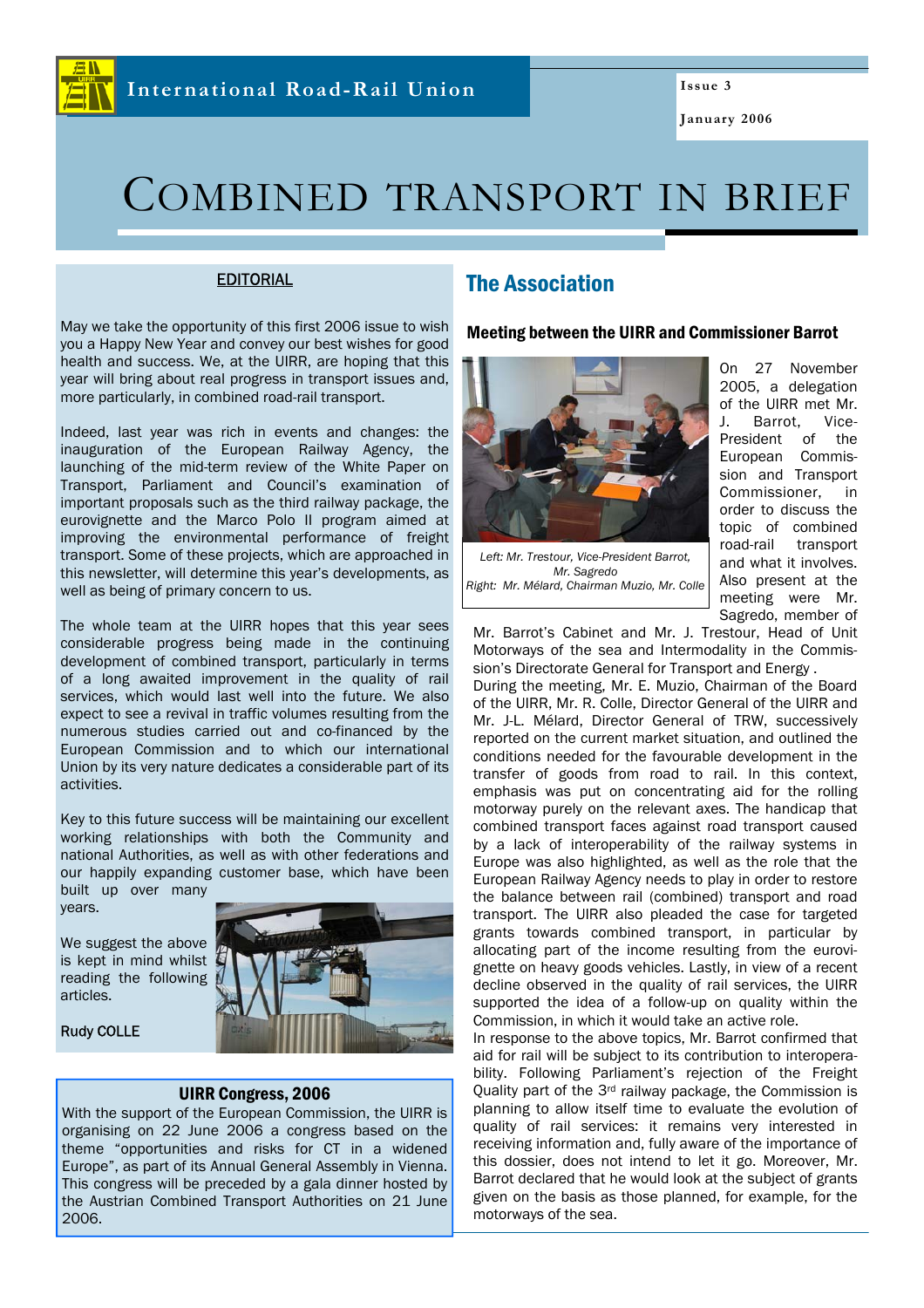

### Drawing up of timetables GCU Wagons

On the occasion of a conference in Vienna held on 2 December 2005, RailNetEurope, an association comprising 29 European Infrastructure managers, raised the issue of the international drawing up of timetables. Although it has been underlined that this process is moving along more quickly than the 2001/14 Directive's requirements, it is still too slow as far as the market's requirements are concerned.

During the discussion between participants, Mr. Burkhardt, Director General of the UIRR, raised the point of same path requests being made by several railway undertakings. Indeed, combined transport (CT) operators or important customers request proposals from several railway undertakings (RU) which then pass them onto the infrastructure manager (IM). This is a result of growing competition between RU, as a subsequence of market liberalisation. He then reminded that it would be beneficial to all the actors if CT operators and important freight customers could be recognised as authorised applicants so that they could present their request for a train path directly to the IM and avoid repetition.

Where this would not prove possible, the UIRR again suggested, at the very least, setting up a list by the infrastructure managers. The proposed list would provide details specifying for which CT operator or transport company the RU requested the paths. This proposal raised interest.



The new international Agreement regarding rail transport COTIF will probably come into force at the beginning of 2006, once it has been ratified by the 27th member State. This agreement will signify the end of the RIV "Agreement on ex-

change and utilisation of rail freight wagons between railway undertakings". Rail freight wagons and private wagons will then be dealt with on an equal footing. In order to continue to guarantee freedom of movement of wagons and to prevent the multiplication of various contracts between the operators, the UIC, the ERFA and the UIP have worked out a uniform contract of use (GCU). It specifies the contractual obligations and responsibilities of the RU and wagon owners. When the new COTIF comes into force, it should attract the greatest possible number of RU and wagon owners to adhere to the GCU. This in turn will facilitate freedom of movement in the EU and beyond, as previously mentioned. Adherence is effected by making a declaration at the GCU Office, which is currently under formation. UIRR member companies have approximately 13,000 private wagons.

## The member companies

#### German traffic development

In November 2005, Kombiverkehr extended its operational network following its investments in Optimodal (NL), Intercontainer Austria (A) as well as in Hungaria Intermodal (HU), a non-accompanied combined transport operator currently being set up. These partnerships will enable Benelux—South-East Europe corridors to run block trains to, for instance, Greece, Romania and, even further, Turkey.

#### Rolling Motorway to and from Austria

Since October 2005, the rolling motorway service between Wels (A) and Arad/Oradea (RO) has been operated by the Austrian company **Ökombi**. This company has also been running overnight rail services between Graz (A) and Regensburg (D) since 2 November 2005. Furthermore, the company has increased the frequency of its services via Brenner from 3 to 10 daily round trips.

#### Services to and from Central and Eastern Europe

With three departures per week, ICA and Kombiverkehr have been operating a block train service between Wels (A) and BILK terminal in Budapest (HU) since September 2005. Other Hungarian terminals can be reached via the BILK terminal.

Last October, Bohemiakombi and Kombiverkehr launched a service between Duisburg (D) and Lovosice (CZ). The

"Bohemia express" train will enable containers and swap bodies to be transported twice a week.

#### The new terminal of Busto Gallarate

Hupac inaugurated the new terminal of Busto Arsizio-Gallarate near Milan on 9 September 2005 in the presence of the Italian and Swiss Ministers for Transport. This terminal will act as a gateway for the Shuttle Net network of the Swiss operator, with an initial capacity of 23 pairs of trains per day.

#### CNC becomes Naviland

Last October, CNC directed its activities towards maritime combined transport by becoming Naviland Cargo. It now serves the ports of Antwerp, Le Havre, Marseille and Zeebrugge. Naviland is also developing a complementary "pure road" service called NaviTrucking.

#### Hungarokombi focuses on accompanied traffic

From the beginning of January 2006, Hungarokombi will concentrate its activities on the rolling motorway. The nonaccompanied combined transport activities will be carried out by the new company, Hungaria Intermodal. The capital of this new company is held by Kombiverkehr, MAV Kombiterminal, Speditions Holding (ÖBB) and Raab-Odenburg-Ebenfurter Eisenbahn.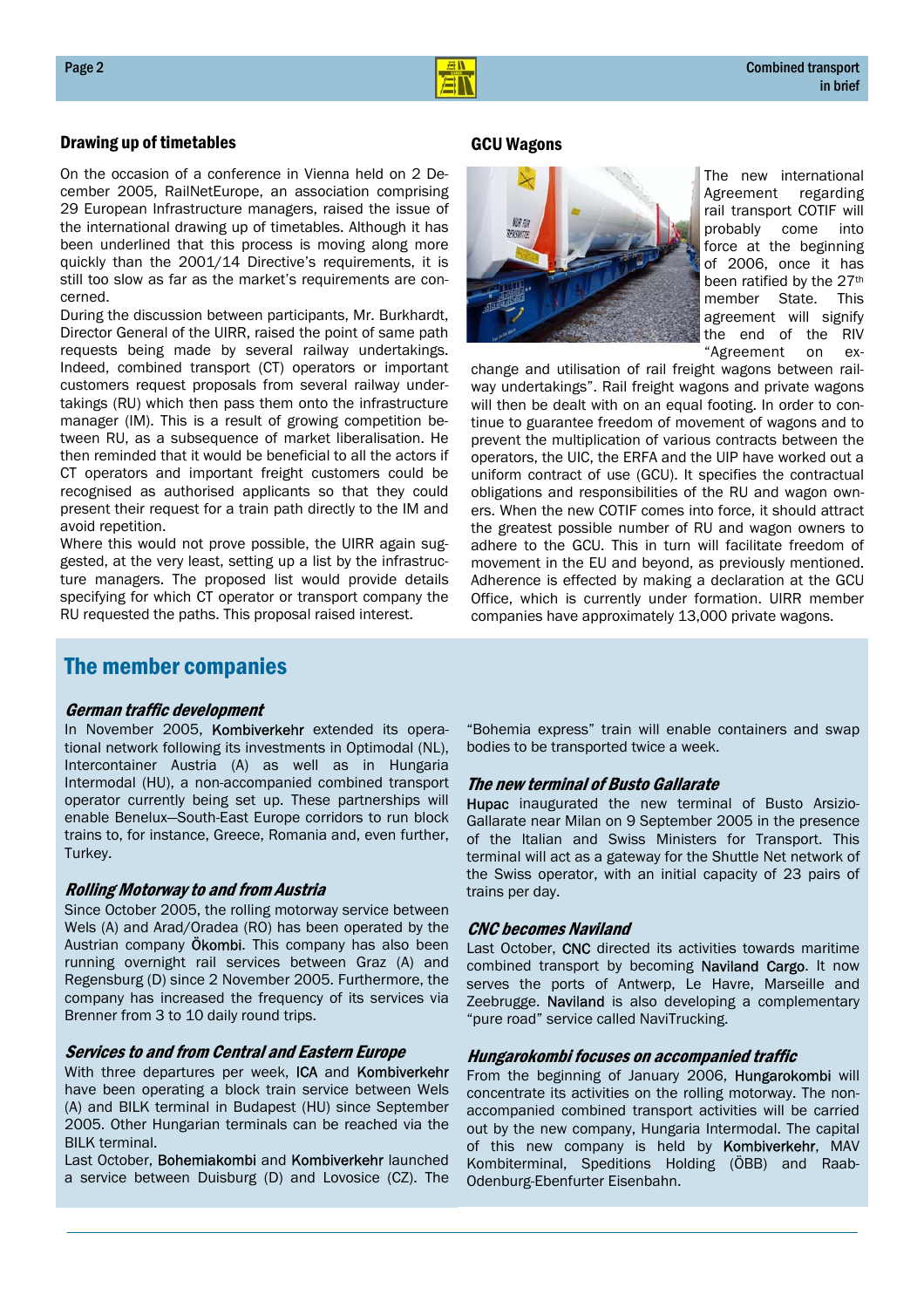

# European Transport Policy

# Mid-term review of the White Paper on Transport  $3<sup>rd</sup>$  Railway Package - Quality



In order to control the exponential increase in transport in Europe and to limit the harmful effects generated, the European Commission adopted a White Paper entitled: " European transport policy for 2010: time to decide" in 2001. This document contains a whole range of proposals for action aimed at a more balanced

distribution between various transport modes. The annexed action program envisaged different measures for reviving rail transport, which included market liberalisation (supported by a railway package specifically including "measures to safeguard the quality"), security development, interoperability and infrastructure. Since then, two railway packages have been adopted, in 2001 and 2004 respectively. They contain among other items, provisions for the liberalisation of rail freight transport, licenses for railway undertakings, infrastructure tariffs, interoperability or the creation of a European Railway Agency.

The UIRR participated in the consultation led by the Commission on the evaluation of the implementation of the 2001 White Paper by submitting a written document to them and by means of a speech during a conference about this subject held on 1 December 2005. The UIRR paid tribute to the EU's efforts in this respect, but also pointed out the slowness of their implementation by member States. The UIRR has requested a more appropriate follow-up of the liberalisation process within the member States and that sustained efforts are made to improve rail service quality. The UIRR considers that the level of quality is often not sufficient enough for rail to be able to increase its market share. Furthermore, our association reminded the Commission of the need to finalise the trans-European transport network projects and to introduce fair taxation for the various modes of transport utilising the infrastructure in order to redistribute their respective market shares. Another important point is the implementation of the charging framework depending on the offered service and providing compensation in case of disruption, which has to be established by the infrastructure managers according to the 2001/14 Directive.

Last October, the European Parliament put the 3rd Railway Package to the vote, as presented by the Commission in March 2004. Pending some amendments, it endorsed the opening of the market to passenger transportation, the creation and harmonised certification for train drivers, as well as compensation for passengers in the event of important train delays. However, Parliament rejected the Regulation proposal aimed at compensating freight customers of railway undertakings experiencing delays, considering that this provision would contravene the interests of the rail industry.

As far as this vote is concerned, the UIRR has underlined the cost implication of not respecting punctuality in the transport chain and that the initial amounts of compensation established by the Commission were significantly lower than those for passengers (between 5% and 25% for freight, as opposed to 50 to 100% for passengers in the Commission's proposal, and between 25 and 75% for passengers as far as Parliament is concerned). The UIRR hopes that the Commission will continue to explore the issue of freight quality, and trusts that the market discussions, following the voluntary agreement on quality arrangements signed by the UIRR and the UIC freight forum members (see Newsletter no. 2) will assist in improving the punctuality of rail services and, consequently, combined transport's competitiveness.

#### European Railway Agency

The establishment of the European Railway Agency (ERA) via a Community Regulation in April 2004, is ongoing. Its task is to form common solutions for the development and also the follow up of safety and interoperability issues in Europe (in particular, setting out new technical specifications for interoperability - TSI - and revising existing TSI).

Dr. J. Berenyi, Vice-Chairman of the UIRR Board, represents freight customers on the ERA Board and as such participates in these meetings, assisted by Mr. Burkhardt. The ERA does not have direct decision-making powers but will put forward recommendations to the Commission which will draft Community legislation projects on the basis of these discussions.

The ERA is operationally organised into 5 units which are in charge of safety, interoperability, the ERTMS (European Rail Traffic Management System, a management tool for rail traffic and signalling), economic evaluation and administration, respectively. Its working programme for 2006 is currently being adopted, with the first meetings of the working groups taking place. *(www.era.eu.int)*